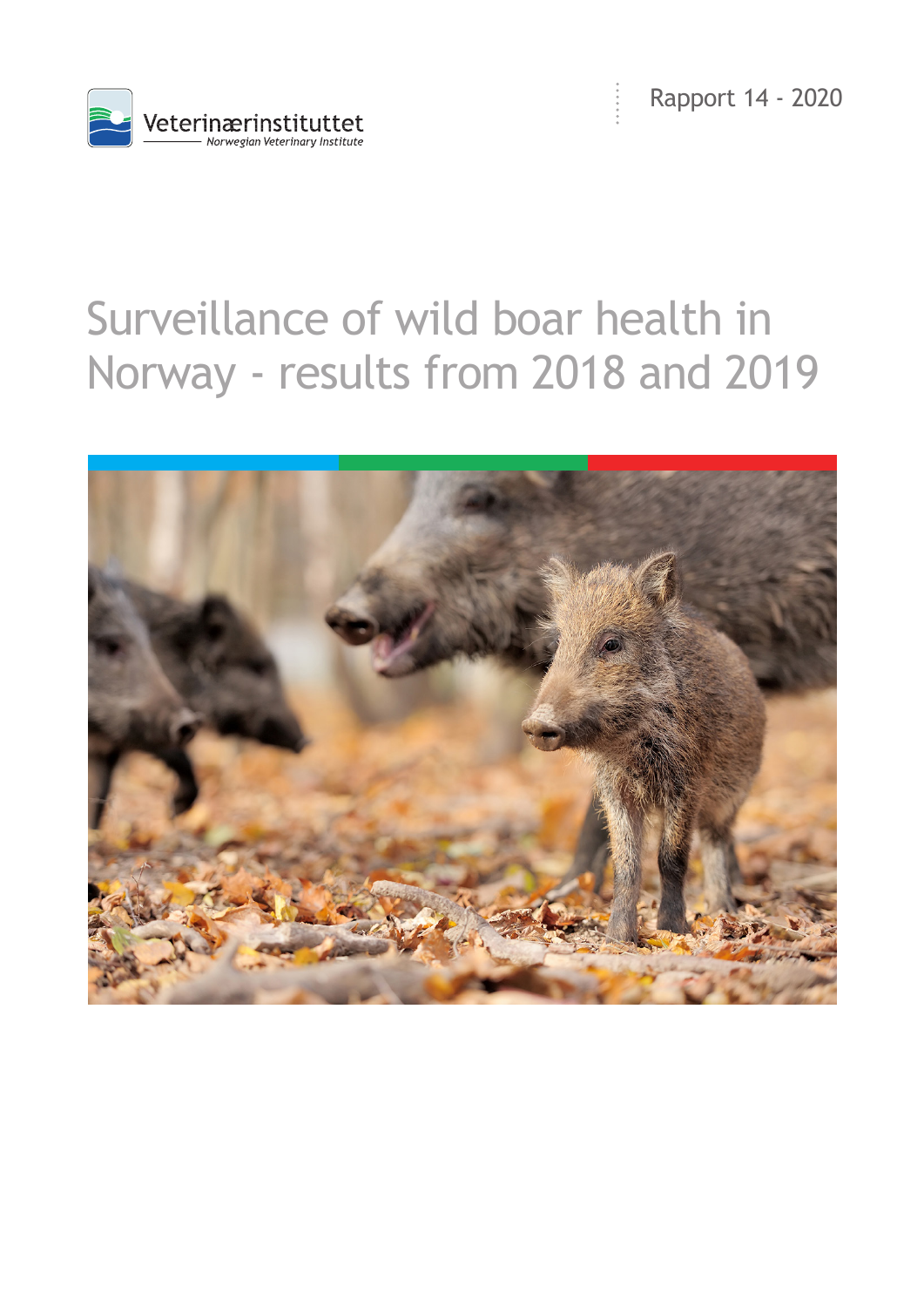## Surveillance of wild boar health in Norway – results from 2018 and 2019

## Content

#### **Authors**

Carl Andreas Grøntvedt, Knut Madslien, Anne Nordstoga, Inger Sofie Hamnes, Bjarne Bergsjø, Anne Margrete Urdahl, Jannice Schau Slettemeås, Madelaine Norström, Agathe Vikre Danielsen, Hilde Welde, Christer Moe Rolandsen\*, John Odden\* and Jørn Våge \*Norwegian Institute for Nature Research (NINA)

#### ISSN 1890-3290 **© Norwegian Veterinary Institute 2020**

#### **In collaboration with**  Animalia Norwegian Food Safety Authority (Mattilsynet) Norwegian Institute for Nature Research (NINA) Oslofjordfondet

Design Cover: Reine Linjer Photo front page: Colourbox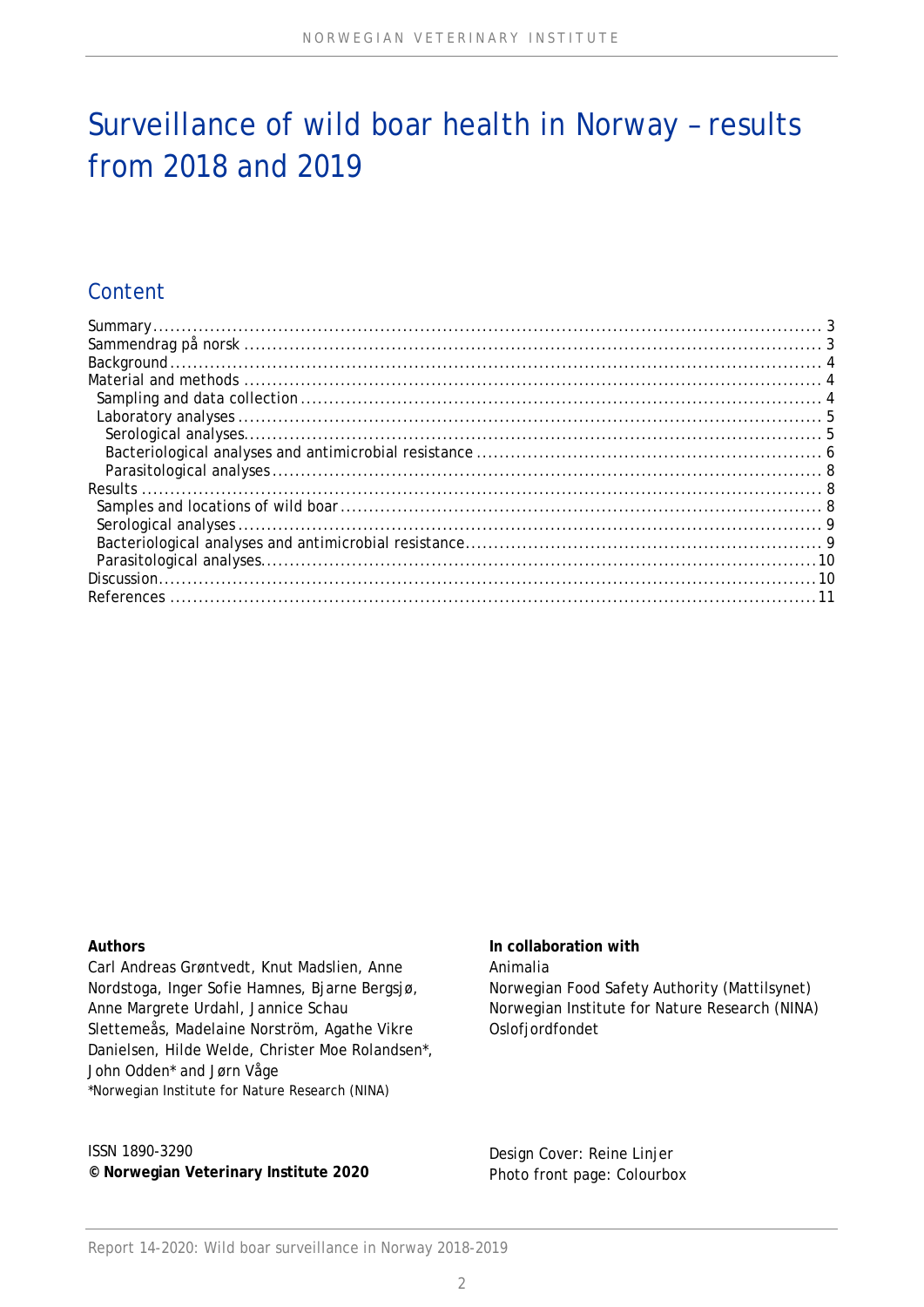## **Summary**

Wild boar health surveillance was re-established in August 2018 to gain insight about the incidence of pathogens of importance for animals and humans and to enable early detection of notifiable diseases in this recently emerging species. By the end of 2019, samples from 92 hunted wild boar have been submitted to the Norwegian Veterinary Institute. This represents approx. 31% of harvested wild boar, as reported to Statistics Norway (SSB) during the hunting year of 2018/2019.

Antibodies for the following notifiable pathogens were not detected: Aujeszky's disease virus (AD), transmissible gastroenteritis virus (TGE), porcine respiratory corona virus (PRCV), porcine respiratory and reproductive syndrome virus (PRRS), porcine epidemic diarrhoea virus (PED) and swine influenza virus (SI) (these are also included in the surveillance programme for specific viral diseases in domestic pigs), and *Mycoplasma hyopneumoniae*. However, antibodies against *Actinobacillus pleuropneumoniae*, pathogenic *Yersinia* spp., and hepatitis E virus were detected in 64%, 53% and 1.1% of the samples, respectively.

*Salmonella* Typhimurium was detected in faeces from one hunted wild boar. Parasitological analysis did not demonstrate presence of *Trichinella* larvae or *Alaria alata* mesocercariae.

Analysis for antimicrobial resistance showed that 2.5% of the *Escherichia coli* isolates tested displayed reduced susceptility to gentamicin and colistin (no plasmid mediated nor chromosomal mutations detected), respectively. Quinolone-resistant *E. coli* was detected in 22.4% of the samples, of which several isolates were multidrugresistant. Extended-spectrum cephalosporin-resistant *E. coli* was detected in 4.4% of the samples. Methicillin-resistant *Staphylococcus aureus*, *Campylobacter coli*, colistin-resistant *E. coli* and carbapenem-resistant *Enterobacteriaceae* were not detected in any samples investigated.

## Sammendrag på norsk

Villsvinhelseovervåkning ble re-etablert i august 2018 for å øke kunnskapsgrunnlaget om forekomst av patogene mikroorganismer med betydning for dyre- og folkehelse, og for å tidlig kunne oppdage meldepliktige dyresykdommer hos en art på fremmarsj i Norge. I løpet av høsten 2018 og hele 2019 ble det sendt inn prøver fra til sammen 92 villsvin felt under jakt til Veterinærinstituttet. Dette representerer om lag 31% av antallet felte villsvin som ble rapportert til Statistisk sentralbyrå (SSB) i jaktåret 2018/2019.

Det ble ikke påvist antistoff for de alvorlig meldepliktige svinesykdommene Aujeszky's disease (AD), smittsom gastroenteritt (TGE), porcint respiratorisk korona virus (PRCV), porcint respiratorisk og reproduksjonssyndrom (PRRS), porcin epidemisk diaré (PED) eller influensa A (SI). Dette er smittestoff som også er gjenstand for overvåking i overvåknings- og kontrollprogrammet for spesifikke virussykdommer hos tamsvin. Det ble heller ikke påvist antistoff mot *Mycoplasma hyopneumoniae*, et agens som forårsaker smittsom grisehoste hos tamsvin og som har vært gjenstand for systematisk bekjempelse i den norske svinepopulasjonen. Siste påvisning av smittsom grisehoste i Norge var i 2008. Det ble påvist antistoff mot *Actinobacillus pleuropneumoniae*, sykdomsfremkallende *Yersinia* spp., og hepatitt E virus i henholdsvis 64%, 53% og 1.1% av undersøkte prøver. Disse er smittestoff som også er utbredt i den konvensjonelle tamsvinpopulasjonen i Norge.

*Salmonella* Typhimurium ble påvist i avføringsprøve fra ett villsvin. Parasittologiske undersøkelser påviste ikke forekomst av *Trichinella* spp. larver eller *Alaria alata* mesocercarier i innsendte prøver.

Undersøkelser for antimikrobiell resistens hos tilfeldige *Escherichia coli* viste at kun 2,5% av isolatene var resistente. Kinolonresistente *E. coli* ble påvist fra 22,4% av prøvene, og flere av disse var multiresistente. Utvidet spektrum cefalosporin-resistent *E. coli* ble påvist i 4,4% av prøvene. Meticillin-resistent *Staphylococcus aureus*, *Campylobacter coli*, kolistin-resistent *E. coli* og karbapenem-resistent *Enterobacteriaceae* ble ikke påvist i noen av de undersøkte prøvene.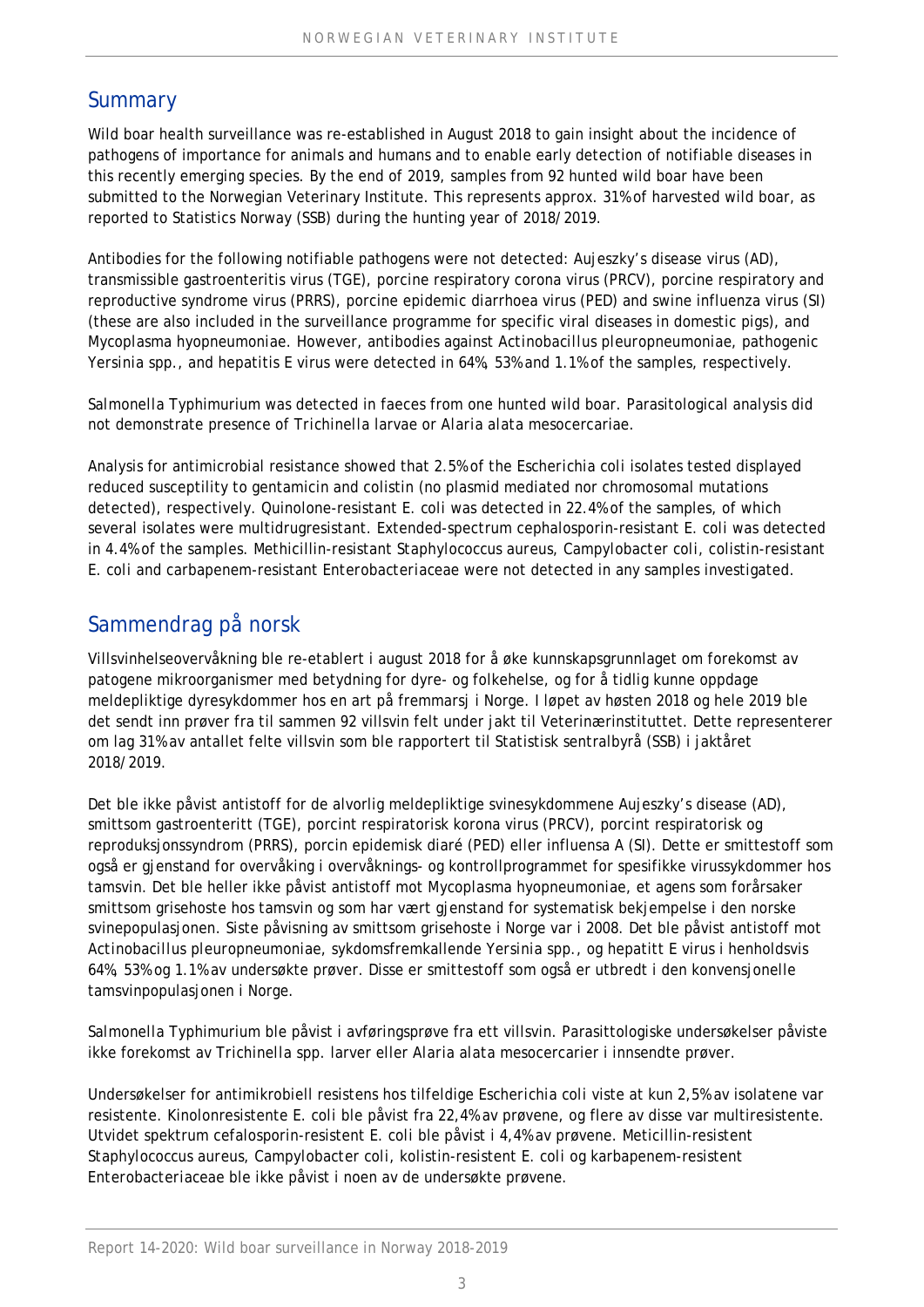## **Background**

During the last decade, wild boar (*Sus scrofa*) populations have established mainly in the south-eastern parts of Norway, in areas bordering Sweden. Hunting statistics (Statistics Norway (SSB), www.ssb.no) report a steadily increasing number of wild boars harvested in the same period. The Norwegian Veterinary Institute (NVI) initiated a comprehensive wild boar health surveillance in 2018. This was based on a surveillance programme in 2014, financed by the Norwegian Food Safety Authority (NFSA) and discontinued because of low sample submission rate. From 2019, the Norwegian Food Safety Authority included parts of the wild boar health surveillance in their surveillance programmes for terrestrial animals, and the surveillance now run in collaboration with the NVI. Furthermore, additional pathogens were included through project-based financing. Specifically, the serological investigation for antibodies against *Mycoplasma hyopneumoniae* (*M. hyopneumoniae*) was financed by Animalia (The Norwegian Pig Health Service) and serology for zoonosis like hepatitis E virus and pathogenic *Yersinia* spp*.* and the porcine respiratory opportunistic pathogen *Actinobacillus pleuropneumoniae* was financed through regional qualification support from Oslofjordfondet (project 304090, *Wild boar – knowledge needs in regional management*). In addition, the NVI self-funded analyses for antimicrobial resistance (AMR).

The wild boar health surveillance includes the same pathogens as the national surveillance programme for specific viral infections in domestic pigs, but also analyses for parasites (*Trichinella* spp. and *Alaria alata*), AMR in bacteria (*E. coli* and *Campylobacter* spp.) and *Salmonella* spp. The national surveillance programme for specific viral infections in domestic swine was launched in 1994, and documents the status of Aujeszky's disease (AD), transmissible gastroenteritis (TGE), porcine respiratory corona virus (PRCV), porcine respiratory and reproductive syndrome (PRRS), porcine epidemic diarrhoea (PED) and swine influenza (SI) in the Norwegian swine population.

The aims of the wild boar health surveillance are to investigate the health status and the prevalence of selected agents, as well as AMR, in the emerging wild boar population in Norway. The surveillance is designed with a particular focus on notifiable diseases, zoonosis, agents under active surveillance in the domestic pig population and agents with a potential for transmission between wild and domestic pigs.

## Material and methods

### Sampling and data collection

Purpose-built sample kits were distributed to hunters, including submission forms that contained questions about the sampled animal, geographic reference to the location where the animal was harvested and estimated population densities. Distribution of kits was done via municipal wildlife managers and also upon request, directly to hunters and personnel involved in searching for animals wounded by hunting or traffic accidents. Before distribution of sample collection material, the NVI hosted an open seminar in August 2018 to provide wildlife management personnel and hunters with background information about wild boar and health surveillance and to demonstrate sampling of wild boar carcasses. In addition to the submission forms, the sample collection kits included sterile bacteriological swabs with transport medium, sterile 25ml screw-cap containers for collection of skeletal muscle, faeces and blood, disposable gloves and an insulated pre-paid return envelope.

Data on wild boar harvest statistics was retrieved from SSB. These data are reported by hunters to SSB following the hunting year (i.e., April 1<sup>st</sup>-March 31<sup>st</sup> the following year). Wild boar-vehicle collisions data was obtained from the national deer register (www.hjorteviltregisteret.no), which also contains reported wild boar-vehicle collisions. Observations of wild boars from camera traps are based on a network of 600 cameras, with one camera per 50 km<sup>2</sup> originally designed for lynx (*Lynx lynx*)-monitoring, covering parts of Norway including areas where most wild boars are harvested during hunting.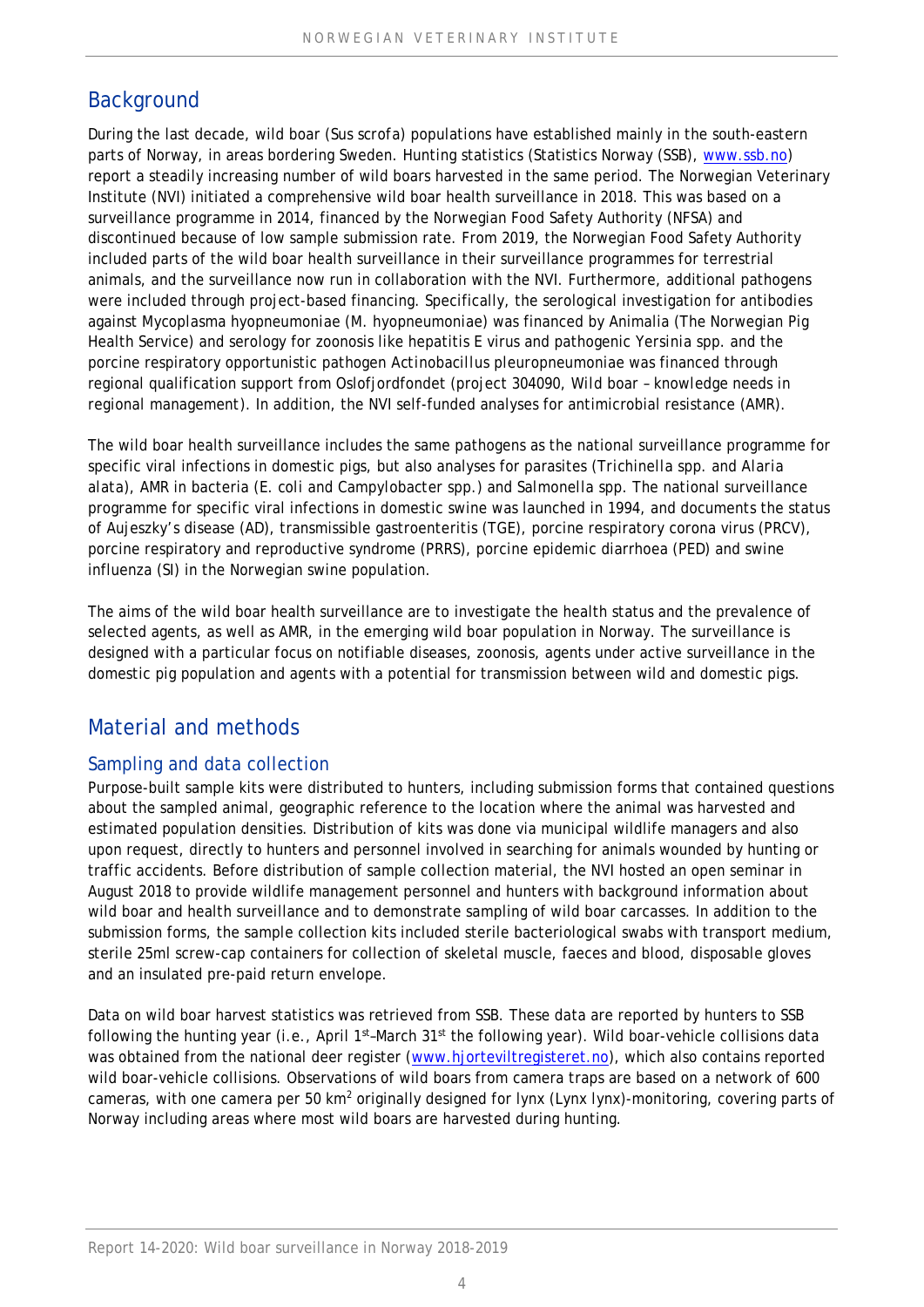#### Laboratory analyses

All serological and bacteriological analyses, including AMR, and analysis for *Alaria alata* were performed at the NVI. Skeletal muscle samples were submitted to the National Veterinary Institute (SVA) in Uppsala, Sweden for *Trichinella* spp. analysis. Positive or inconclusive results on serological analysis were retested in duplicate with the same test method. Samples were concluded as negative if the retests gave a negative result.

#### *Serological analyses*

#### **Aujeszky's disease/pseudorabies virus (ADV/PRV)**

All serum samples were tested for antibodies against ADV using a commercial blocking ELISA from Svanova (SVANOVIR® PRV gB-Ab). The test detects antibodies against glycoprotein B (previously glycoprotein II) found on the surface of the virus.

**Transmissible gastroenteritis virus (TGEV) and porcine respiratory coronavirus (PRCV)**  A commercial blocking ELISA from Svanova (SVANOVIR® TGEV/PRCV-Ab) was used to detect antibodies against TGEV/PRCV. The ELISA test enables discrimination between antibodies to TGEV and PRCV in serum samples.

#### **Porcine reproductive and respiratory syndrome virus (PRRSV)**

All serum samples were tested for antibodies against PRRSV using a commercial indirect ELISA from IDEXX (IDEXX PRRS X3), which detects the most (pre)dominant European and American strains of PRRSV. In cases of positive or inconclusive results, the samples were sent to the National Veterinary Institute (DTU-Vet) in Denmark for confirmatory testing using ELISA and immunoperoxidase tests for detection of antibodies against EU- and US-strains of the PRRSV and real-time PCR for PRRSV.

#### **Swine influenza virus (SIV)**

A commercial competitive ELISA from IDvet (ID Screen® Influenza A Antibody Competition, Multi-species) was used to screen serum samples from swine for antibodies against influenza A virus. In cases of positive or inconclusive results, the serum samples were retested using the haemagglutination inhibition (HI) test, for the detection of antibodies against the A/Swine/California/07/09 (A/H1N1/pdm09), A/Swine/Belgium/1/98 (H1N1), A/Swine/Gent/7623/99 (H1N2) and A/Swine/Flanders/1/98 (H3N2) subtypes as described in the OIE Manual of Diagnostic Tests and Vaccines for Terrestrial Animals (1). The antigens for the tests were produced at the NVI.

#### **Porcine epidemic diarrhoea virus (PEDV)**

All serum samples were tested for antibodies against PEDV using a commercial indirect ELISA from IDvet (ID Screen® PEDV Indirect). In cases of positive or inconclusive results, the samples were sent to the DTU-Vet in Denmark for confirmatory testing using an in-house ELISA.

#### *Mycoplasma hyopneumoniae*

Serological examinations for antibodies against *M. hyopneumoniae* were performed with the use of a blocking ELISA produced by Oxoid (*Mycoplasma hyopneumoniae* ELISA).

#### **Hepatitis E virus (HepEV)**

All serum samples were tested for antibodies against HepEV using a commercial Indirect ELISA from IDvet (ID Screen® Hepatitis E Indirect Multi-species).

#### *Actinobacillus pleuropneumoniae* **(APP)**

A commercial Indirect ELISA from IDvet (ID Screen® APP Screening Indirect) was used to detect antibodies against APP. The test detects antibodies against APP serotypes 1-12.

*Yersinia spp.*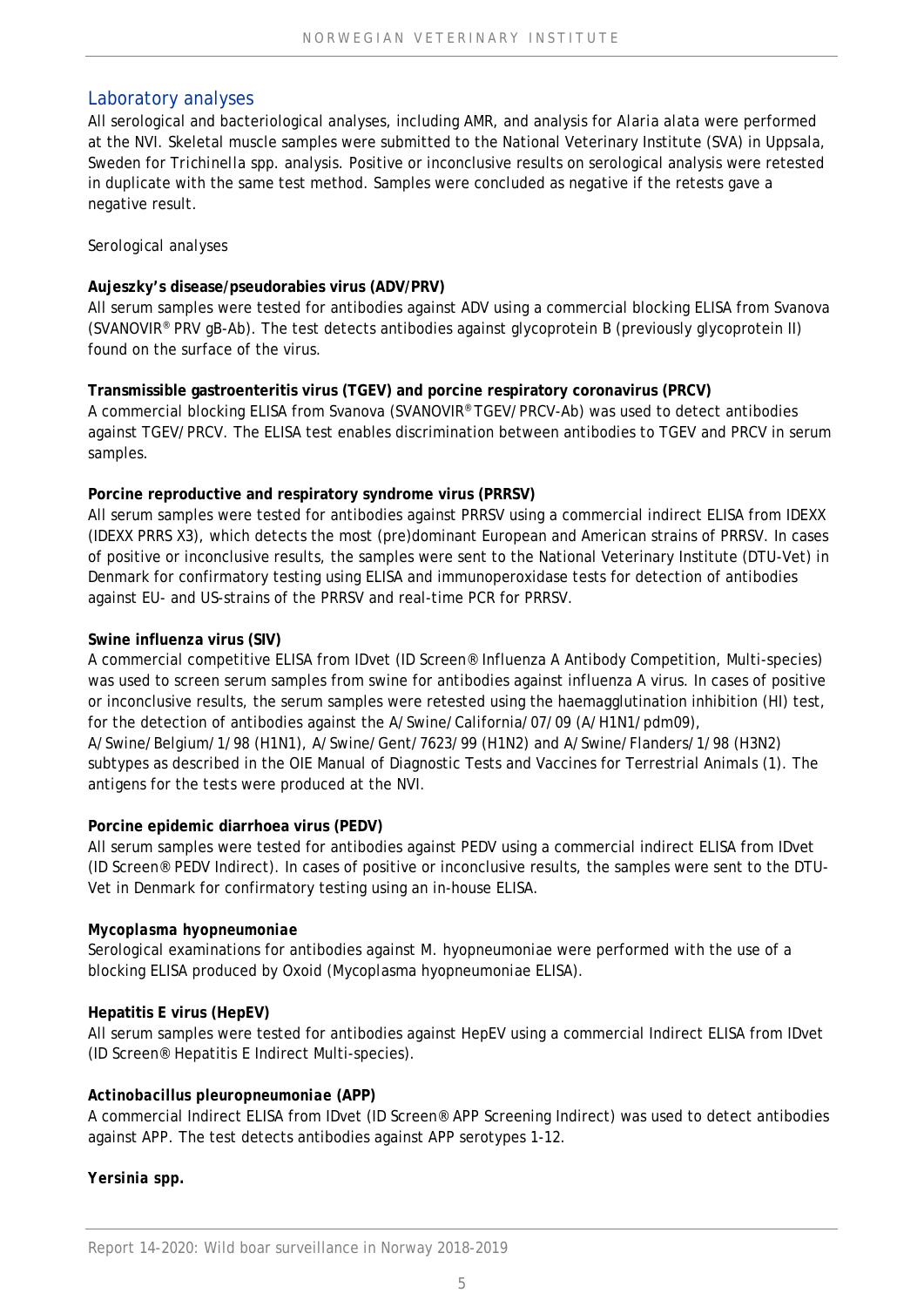The presence of antibodies against pathogenic *Yersinia* spp., was determined using an indirect ELISA produced by Qiagen (*pigtype*® Yersinia Ab ELISA). Antigens used in the test are produced by pathogenic strains only, spanning all serotypes.

#### *Bacteriological analyses and antimicrobial resistance*

From each wild boar, nose swabs were taken for detection of methicillin-resistant *Staphylococcus aureus*  (MRSA) and faecal samples for detection of *Salmonella* spp., *Campylobacter coli*, *Escherichia coli*, extended-spectrum cephalosporin-resistant (ESC) *E. coli*, quinolone-resistant *E. coli* (QREC), colistinresistant *E. coli* and carbapenem-resistant *Enterobacteriaceae* (CRE).

#### **Methicillin-resistant** *Staphylococcus aureus* **(MRSA)**

Nasal swabs were analysed for MRSA by incubation in Mueller-Hinton broth (Difco Laboratories, Fisher Scientific, Thermo Fisher Scientific, Waltham, Massachusetts, USA) with 6.5% NaCl (Merck KGaA, Darmstadt, Germany) at 37±1.0°C for 18-24 hours. A loopful of the overnight broth (10 µL) was plated onto Brilliance™ MRSA2 agar plate (Oxoid, Oslo, Norway) (EFSA journal 2012:10(10):2897). Suspected colonies were subjected to species identification using the MALDI-TOF MS (Bruker Daltonics GmbH, Bremen, Germany) before further phenotypical testing by disc diffusion (EUCAST, www.eucast.org).

#### *Salmonella* **spp.**

Faecal content from the wild boars were analyzed according to ISO 6579-1:2017, Detection of *Salmonella* spp. Serotypig was performed by seroagglutination, ISO 6579-3:2017.

#### *Campylobacter coli*

Faecal content from the wild boars were plated directly onto mCCDA (Oxoid) agar and incubated under microaerobic conditions at 41.5±0.5°C for 48h. Typical colonies were subcultured on blood agar and confirmed as *Campylobacter coli* using MALDI-TOF MS.

#### *E. coli*

Antimicrobial resistance in *E. coli* is used as an indicator on AMR levels within a population. For this purpose a random picked *E. coli* per animal was susceptibility tested. Faecal content were plated directly onto MacConkey agar (Difco) and incubated at  $44.0\pm0.5^{\circ}$ C for  $20\pm2h$ . Typical colonies were subcultured on blood agar (Heart infusion agar, Difco) containing 5% bovine blood and incubated at  $37\pm1\degree$ C for  $20\pm2h$ . Colonies were identified as *E. coli* by typical colony appearance and a positive indole reaction before susceptibility tested.

#### **Extended-spectrum cephalosporin (ESC)-resistant** *Escherichia coli***, quinolone-resistant** *E. coli* **(QREC), colistin-resistant** *E. coli* **and carbapenem-resistant** *Enterobacteriaceae* **(CRE)**

The faecal samples were enriched prior to plating onto selective media for detection of ESC-resistant *E. coli*, QREC, colistin-resistant *E. coli* and CRE. A total of 1±0.1 g faecal material was homogenised with 9 mL of BPW-ISO (Oxoid), and incubated at  $37\pm1^{\circ}$ C for 20 $\pm$ 2h according to the protocol from the European reference laboratory on antimicrobial resistance (EURL-AR, http://www.eurl-ar.eu/233-protocols.htm). After incubation, 10-20 µL of the enrichment broth was plated onto each of the different selective media; MacConkey agar (Difco) containing 1 mg/L cefotaxime and MacConkey agar (Difco) containing 2 mg/L ceftazidime for ESC-resistant *E. coli*, MacConkey agar (Difco) containing 0.06 mg/L ciprofloxacin for QREC, SuperPolymyxin agar (Oxoid) for colistin-resistant *E. coli*, and CHROMID® CARBA and CHROMID® OXA-48 agar (bioMérieux, Marcy l'Etoile, France) for CRE. The agar plates were incubated at 44.0±0.5°C (35±2°C for CRE and 37±0.5°C for 21±3h for colistin-resistant *E. coli*) for 20±2h. Presumptive colonies were subcultured on both selective media and blood agar and confirmed using MALDI-TOF MS before susceptibility tested.

#### **Susceptibility testing**

Isolates were tested for antimicrobial susceptibility using a broth microdilution method. Minimum inhibitory concentration (MIC) values were obtained using plates from Sensititre® (TREK Diagnostic LTD) with different panels depending on the tested bacteria as shown in Table 1. Susceptibility data were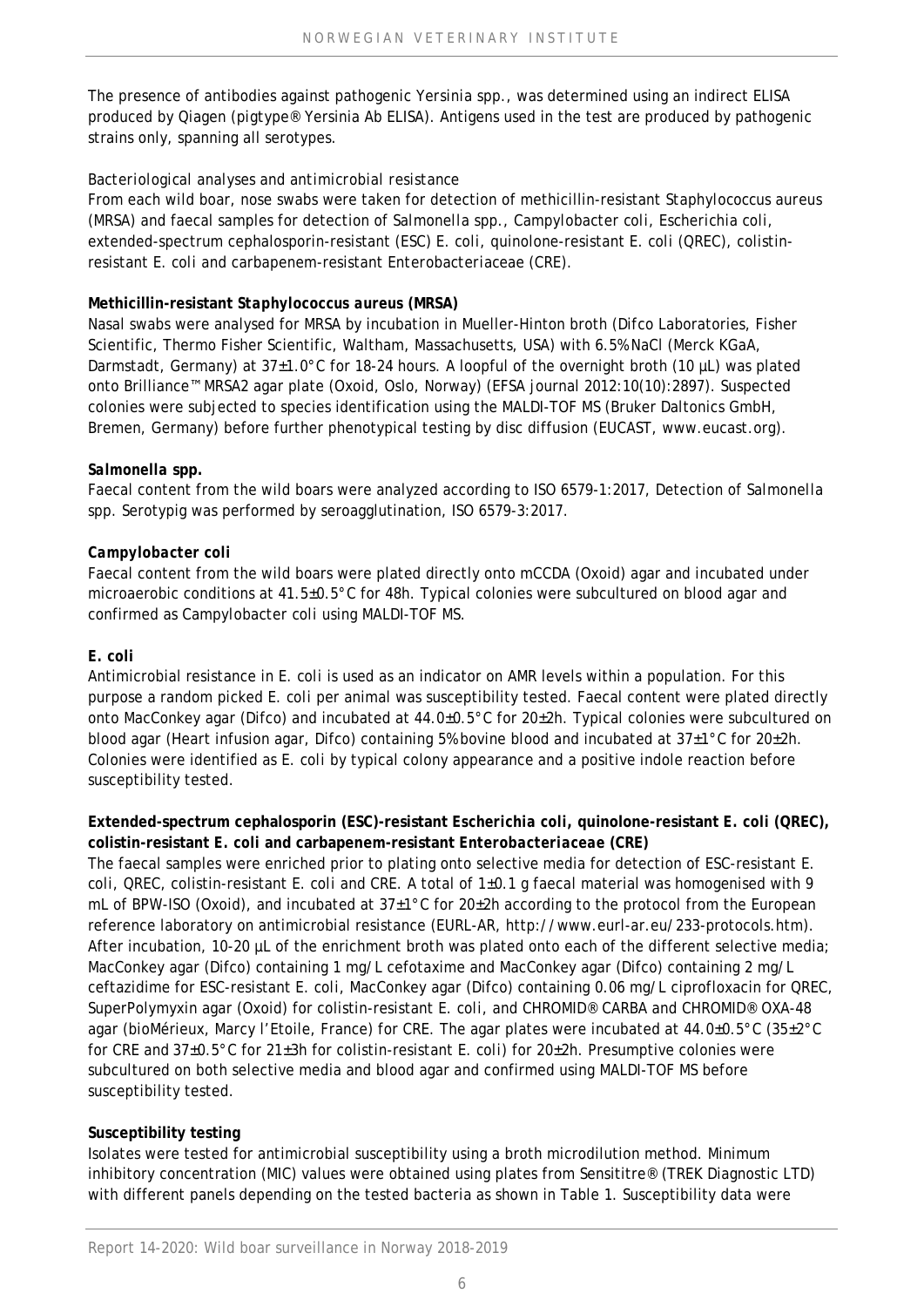recorded and stored in the sample registration system at NVI as discrete values (MIC). Epidemiological cutoff (ECOFF) values recommended by the European Committee on Antimicrobial Susceptibility Testing (EUCAST, accessed 25.03.2020) were used. For antimicrobial agents were ECOFFs are not defined by EUCAST, cut-offs recommended by the European Food Safety Authorities was used. Data management was performed both in SAS-PC System® v 9.4 for Windows (SAS Institute Inc., Cary, NC, USA) and in R version 3.6.2 Copyright (C) 2019 (The R Foundation for Statistical Computing Platform), while the statistical analysis was performed in R. The 95% confidence intervals were calculated using the exact binomial test.

**Table 1**. Overview of antimicrobial groups and agents used in the susceptibility testing of *E. coli* and *Salmonella* spp. with respective EUCAST epidemiological cut-off values (ECOFF).

| Antimicrobial group                       | Antimicrobial agents          | <b>ECOFF</b> for<br>$E$ . coli <sup>*</sup> | <b>ECOFF</b> for<br>Salmonella spp. |  |
|-------------------------------------------|-------------------------------|---------------------------------------------|-------------------------------------|--|
|                                           | Tetracycline                  | >8                                          | >8                                  |  |
| Tetracyclines                             | Tigecycline                   | >0.5                                        | $>1$ <sup>**</sup>                  |  |
| Amphenicols                               | Chloramphenicol               | $>16$                                       | $>16$                               |  |
|                                           | Ampicillin                    | >8                                          | >8                                  |  |
| Penicillins with extended spectrum        | Temocillin                    | (516)                                       |                                     |  |
| 2 <sup>nd</sup> generation cephalosporins | Cefoxitin                     | ( >8)                                       |                                     |  |
| 3rd generation cephalosporins             | Cefotaxime                    | >0.25                                       | >0.5                                |  |
|                                           | Ceftazidime                   | >0.5                                        | >2                                  |  |
| Combinations of 3rd generation            | Cefotaxime/clavulanate        | (>0.25)                                     |                                     |  |
| cephalosporins and clavulanic acid        | Ceftazidime/clavulanate       | (50.5)                                      |                                     |  |
| 4 <sup>th</sup> generation cephalosporins | Cefepime                      | (50.125)                                    |                                     |  |
|                                           | Meropenem                     | >0.125                                      | >0.125                              |  |
| Carbapenems                               | Ertapenem                     | (ND)                                        |                                     |  |
|                                           | Imipenem and enzyme inhibitor | (50.5)                                      |                                     |  |
| Trimethoprim and derivatives              | Trimethoprim                  | >2                                          | >2                                  |  |
| Sulfonamides                              | Sulfamethoxazole              | >64                                         | $>256$ **                           |  |
| <b>Macrolides</b>                         | Azithromycin                  | <b>ND</b>                                   | <b>ND</b>                           |  |
| Other aminoglycosides                     | Gentamicin                    | >2                                          | >2                                  |  |
| Fluoroquinolones                          | Ciprofloxacin                 | 0.064                                       | 0.064                               |  |
| Other quinolones                          | Nalidixic acid                | >8                                          | >8                                  |  |
| Polymyxins                                | Colistin                      | >2                                          | $>2$ <sup>**</sup>                  |  |

\*(ECOFF) = only ESC-resistant *E. coli* and CRE suspected isolates are tested with these antimicrobial agents.

\*\*ECOFF defined by European Food Safety Authorities.

ND = ECOFF not defined

#### **Genotyping**

For genotyping of suspected resistant isolates, the procedure was either performed by conventional PCR or whole genome sequencing from November 2019. For *E. coli* isolates with an AmpC beta-lactamase resistance profile, PCR was performed for the identification of plasmid-mediated AmpC genes by multiplex PCR (Pérez-Pérez et al. 2002). If no plasmid-mediated AmpC genes were detected, amplification of the promoter and attenuator regions of the chromosomal *ampC* gene was performed to detect any mutation causing an upregulation of the chromosomally located *ampC* gene in *E. coli* (Agersø et al. 2012, Peter-Getzlaff et al. 2011, Tracz et al. 2007). For presumptive MRSA isolates, realtime PCR for the detection of *mecA* and *nuc* genes together with a conventional PCR for the *mecC* gene was performed (Tunsjø et al. 2013, Stegger et al. 2012). Whole genome sequencing was performed at the NVI on an Illumina® MiSeq (Illumina, San Diego, California, USA). Paired end reads were subjected for analysis using ResFinder V.3.2 for both aquired genes and chromosomal mutations (PointFinder) using the online tool at the Centre for Genomic Epidemiology web site (https://cge.cbs.dtu.dk/services/ResFinder/).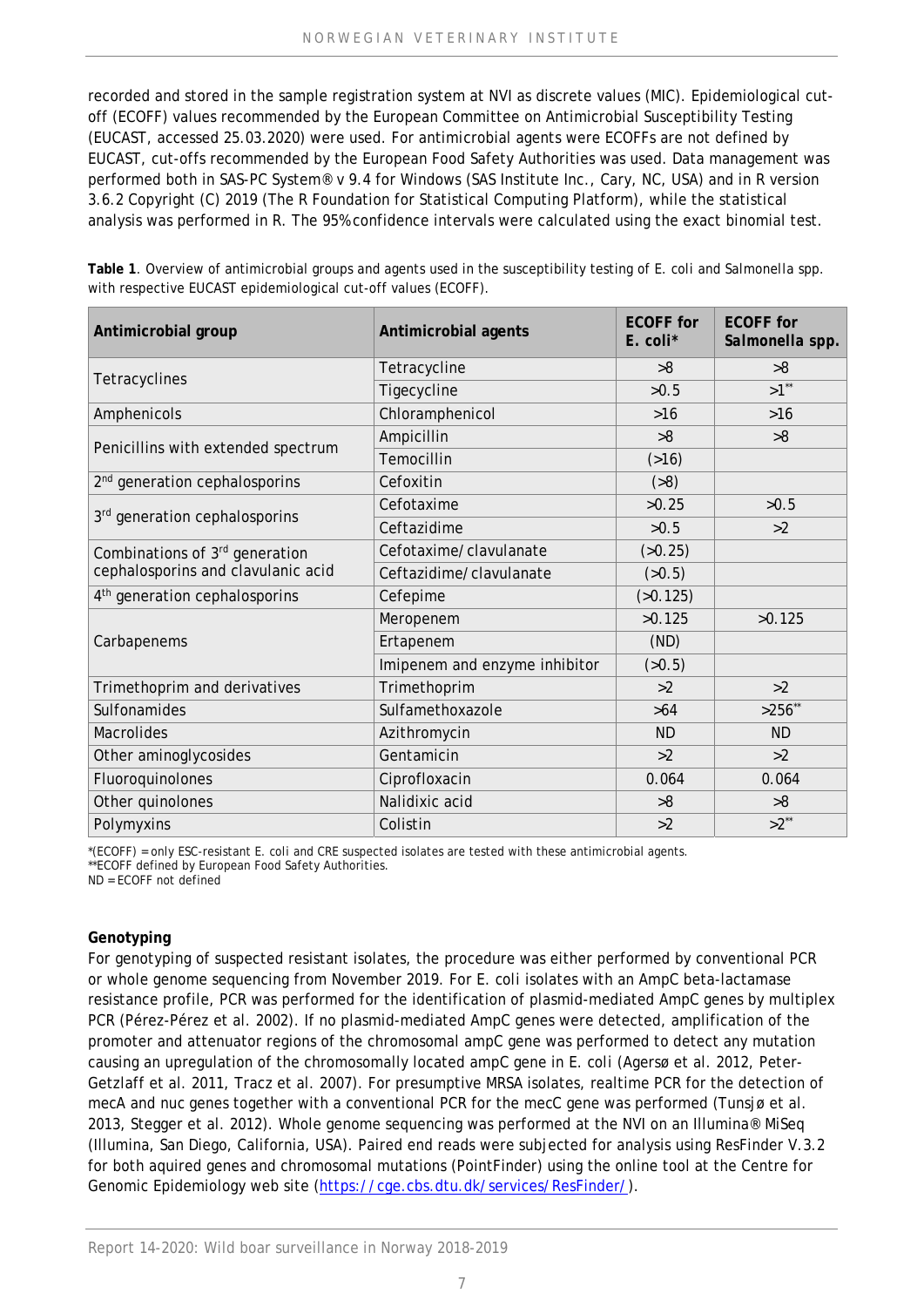#### *Parasitological analyses*

#### *Trichinella* **spp.**

Muscle samples from front leg of wild boars were examined for the presence of muscle larvae of *Trichinella* spp. Muscle samples was packed with cooling element and shipped as express-over-night parcel to SVA (Swedish National Veterinary Institute). For samples arriving at VI on Thursday evening and Friday the samples were refrigerated until Monday morning and shipped to SVA. Five grams of muscle per sample was examined using the magnetic stirrer method for the detection of *Trichinella* larvae in muscle samples This is the international accepted reference method (https://eur-lex.europa.eu/legal-

#### content/EN/TXT/?uri=celex%3A32015R1375;

https://www.oie.int/fileadmin/Home/eng/Health\_standards/tahm/3.01.20\_TRICHINELLOSIS.pdf). This method is considered the gold standard for *Trichinella* testing of meat and can be used for single or pooled muscle samples.

#### *Alaria alata*

Mixed soft-tissue samples (from front leg, around the mandible, tongue) from wild boar were examined for the precence of *Alaria alata* mesocercaria by a modified *A. alata* mesocercariae migration technique, AMT (Riehn et al 2010).

## **Results**

#### Samples and locations of wild boar

Sample kits and completed submission forms from a total of 92 hunted wild boar were submitted to the NVI during 2018 and 2019 for inclusion in the health surveillance programme. The locations of where the wild boars were harvested during 2019 as reported by the hunters are shown in Figure 1.



**Figure 1**. Geographical distribution of road kills, hunted wild boar, species observations and camera trap observations of wild boar in Norway during 2019. Plotted map prepared by NINA, inserted map prepared by NVI showing area of interest in red box.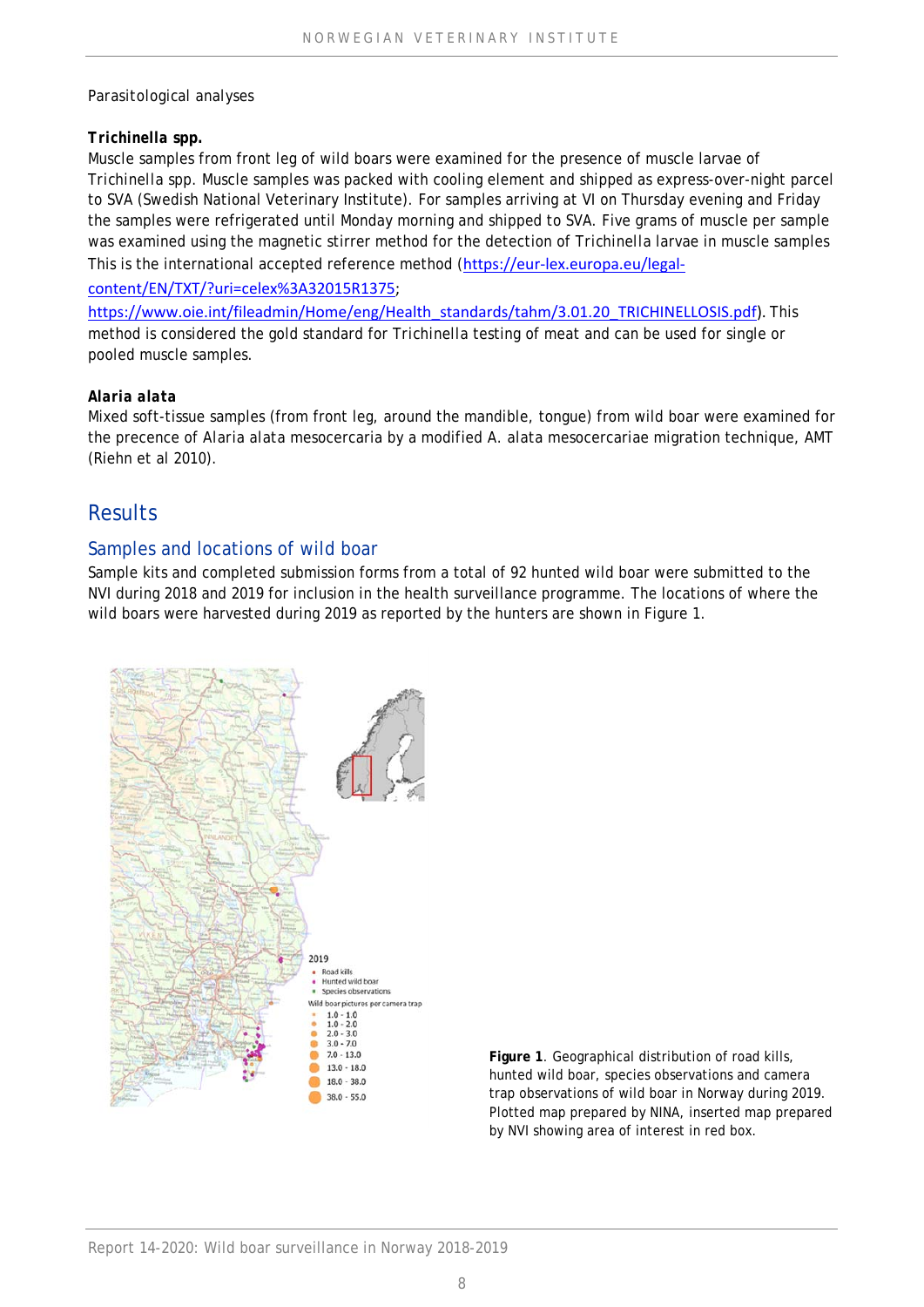#### Serological analyses

Blood samples from 92 wild boars were included in the serological analyses. In a few cases, samples were unsuitable for one or more specific serological tests, hence not all samples were subject to every serological analysis. The results of the serological analyses are shown in Table 2. Antibodies against the notifiable infectious diseases included in the analyses and *Mycoplasma hyopneumoniae* were not detected. Sixty-four percent of the samples were seropositive for *Actinobacillus pleuropneumoniae* (APP, serotypes 1-12). Further serological investigations to distinguish between serotypes/serogroups were not performed. Furthermore, antibodies against pathogenic *Yersinia* spp. bacteria and hepatitis E virus were detected in 53% and 1% of the analysed samples, respectively.

**Table 2**. Overview of serological results from samples submitted from wild boar hunted in Norway during 2018 and 2019.

| Agent-specific antibodies                                                                | Number of analysed /<br>positive (%) samples |
|------------------------------------------------------------------------------------------|----------------------------------------------|
| Suid Herpesvirus 1/Aujeszky's disease/pseudorabies virus (SuHV1/ADV/PRV)                 | 92/0                                         |
| Transmissible gastroenteritis virus (TGEV) and porcine respiratory<br>coronavirus (PRCV) | 88/0                                         |
| Porcine reproductive and respiratory syndrome virus (PRRSV)                              | 92/0                                         |
| Swine influenza virus (SIV)                                                              | 91/0                                         |
| Porcine epidemic diarrhoea virus (PEDV)                                                  | 92/0                                         |
| Mycoplasma hyopneumoniae (MHYO)                                                          | 92/0                                         |
| Hepatitis E virus (HepEV)                                                                | $86 / 1(1.1\%)$                              |
| Actinobacillus pleuropneumoniae (APP)                                                    | 87 / 56 (64%)                                |
| Pathogenic Yersinia spp.                                                                 | 86 / 46 (53%)                                |

#### Bacteriological analyses and antimicrobial resistance

Samples from a total of 86 wild boars were screened for the presence of MRSA. MRSA was not detected from any of the samples. Out of 86 investigated animals, *Salmonella* Typhimurium was detected from one sample. The isolate was fully sensitive to all antimicrobials included in the test panel (Table 1). No *Campylobacter coli* was detected from any of the 91 animals investigated.

Altogether, 80 indicator *E. coli* isolates were susceptibility tested. Of these, 2.5% showed reduced susceptibility to the antimicrobials included in the test panel (Table 1). These were two isolates showing reduced susceptibility to gentamicin and colistin, respectively. For the isolate showing reduced susceptibility to colistin, no plasmid mediated genes nor chromosomal point mutations were detected after whole genome sequencing of the isolate.

Samples from a total of 90 wild boars were investigated for ESC-resistant *E. coli* by selective media. Of these, ESC-resistant *E. coli* was detected from four animals (4.4%, [95% CI: 1.2-11.0]). The four isolates displayed resistance to the beta-lactams (i.e. ampicillin, and cefotaxime and/or ceftazidime). Three of the isolates had an AmpC beta-lactamase phenotype and the resistance was due to mutations in the promoter and attenuator region of the chromosomally encoded *ampC* gene causing an up-regulation of the gene. The last isolate displayed an ESBL phenotype and was genotyped as  $bla_{CTX-M-14}$ .

Samples from a total of 85 wild boars were investigated for QREC by selective media, and 19 QREC (22.4%, [95% CI: 14.0-32.7]) were detected (i.e. *E. coli* displaying resistance to ciprofloxacin and/or nalidixic acid). Table 3 gives an overview of the antimicrobials these 19 QREC show reduced susceptibility to.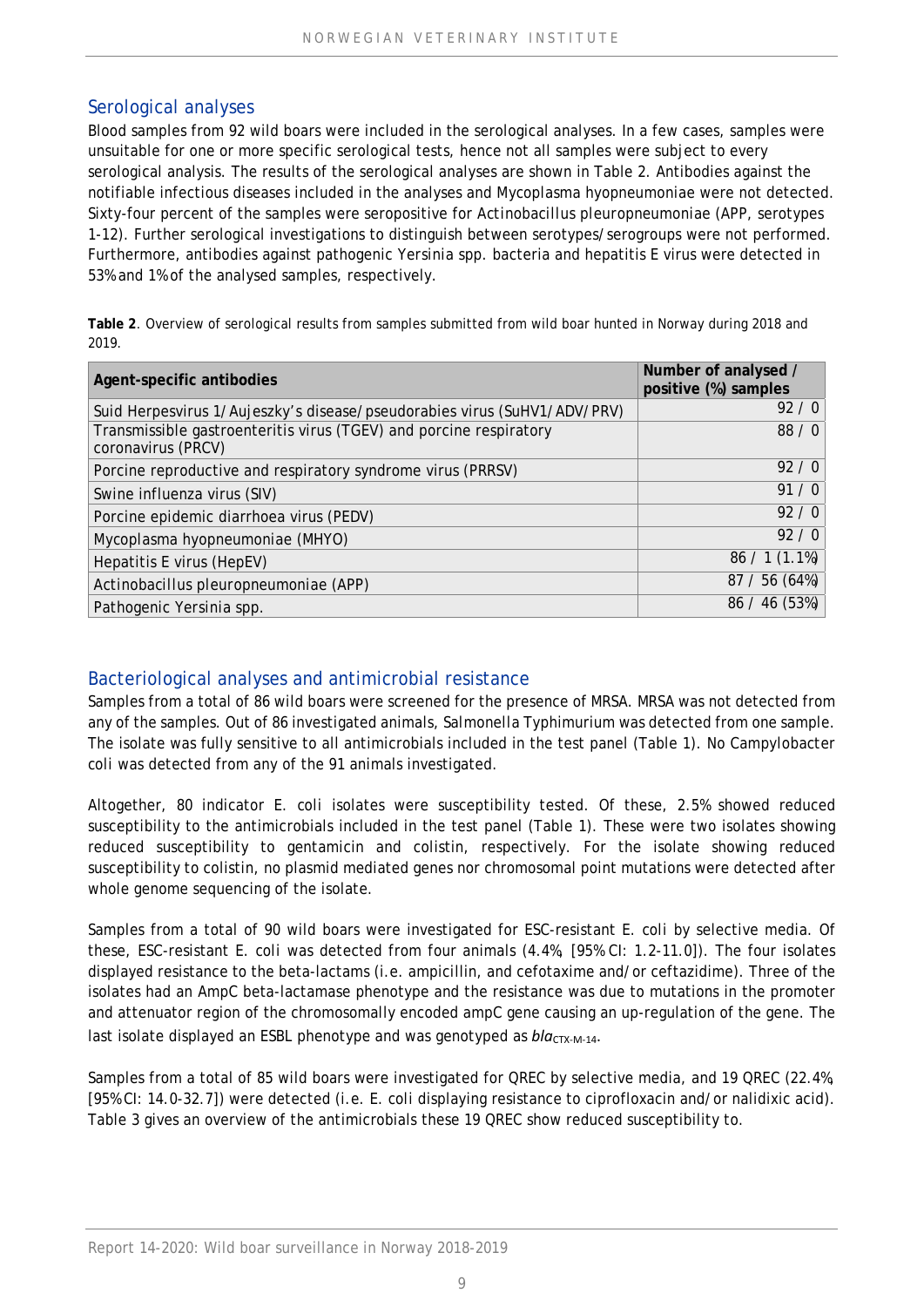**Table 3.** Overview of antimicrobial resistance in 19 quinolone-resistant *E. coli* from wild boars.

| Antimicrobial classes                                                    | Number of<br><i>isolates</i> |
|--------------------------------------------------------------------------|------------------------------|
| Quinolones                                                               | 8                            |
| Quinolones + Trimethoprim                                                |                              |
| Quinolones + Ampicillin                                                  |                              |
| Quinolones + Tetracycline + Ampicillin                                   |                              |
| Quinolones + Tetracycline + Sulfamethoxazole                             |                              |
| Quinolones + Tetracycline + Trimethoprim + Ampicillin                    | 4                            |
| Quinolones + Tetracycline + Trimethoprim + Ampicillin + Sulfamethoxazole |                              |
| Quinolones + Tetracycline + Trimethoprim + Sulfamethoxazole + Gentamicin |                              |

Samples from a total of 82 wild boars were investigated for colistin-resistant *E. coli* by selective media. No colistin-resistant *E. coli* was detected (0%, [95% CI: 0.0-4.4]).

Analyses for detecting CRE by selective media was performed on samples from a total of 85 wild boars*.* No CRE were detected (0%, [95% CI: 0.0-4.2]).

#### Parasitological analyses

*Trichinella* spp. larva were not detected in muscle samples from 92 wild boars. Mixed soft tissue samples from 15 animals were investigated for *A. alata* mesocercariae, all were negative.

## **Discussion**

Wild boar populations are establishing in south-eastern Norway. Wild boar health surveillance focusing on viral diseases and *Trichinella* spp. was conducted from 2011 to 2014, but was discontinued from 2015 due to very few samples being submitted. Number of wild boars harvested through hunting have increased from 70 in the hunting year 2014/2015 to 295 in the hunting year 2018/2019 (data from SSB). With an increasing number of animals being harvested annually through hunting, it is possible and important to gain insight regarding the presence of notifiable diseases, as well as zoonoses and AMR. Additionally, knowledge is needed about agents with a potential to transmit between wild boar and domestic pigs. Hence, wild boar health surveillance was reinitiated by NVI during 2018 with a goal of increasing the number of samples submitted from hunted wild boar. During 2018 and 2019, samples from 92 wild boar were submitted. This constitutes approx. 31% of hunted wild boar as reported by SSB during the hunting year of 2018/2019. Although these periods do not completely overlap, and as such are not entirely comparable, it provides an indication that the hunters' willingness to submit samples was fairly high. Moreover, the locations of sampled wild boar coincides with areas where wild boar was registered based on other data, such as road kills, species observations and camera traps, indicating that the availability of sample kits was adequate.

As the re-establishment (absent for about 1000 years) of wild boar in Norway is fairly recent, collecting health information from this species is important to be able to monitor changes over time and for early detection of notifiable diseases. Specifically, African swine fever (ASF) has emerged as a major cause of disease and death in affected wild boar populations across several European countries during the last decade, proven very hard to control and eliminate. The most effective and efficient method for early detection of ASF in wild boar is passive surveillance (More, Miranda et al. 2018), where diseased and "found-dead"-wild boars are subjected to notification to the competent authority (i.e. NFSA) and tested for ASF. No such notifications were made during 2018 and 2019.

Since the present wild boar population in Norway originate from Sweden, it is of interest to compare the status of infectious agents between these populations, building on data from research and surveillance in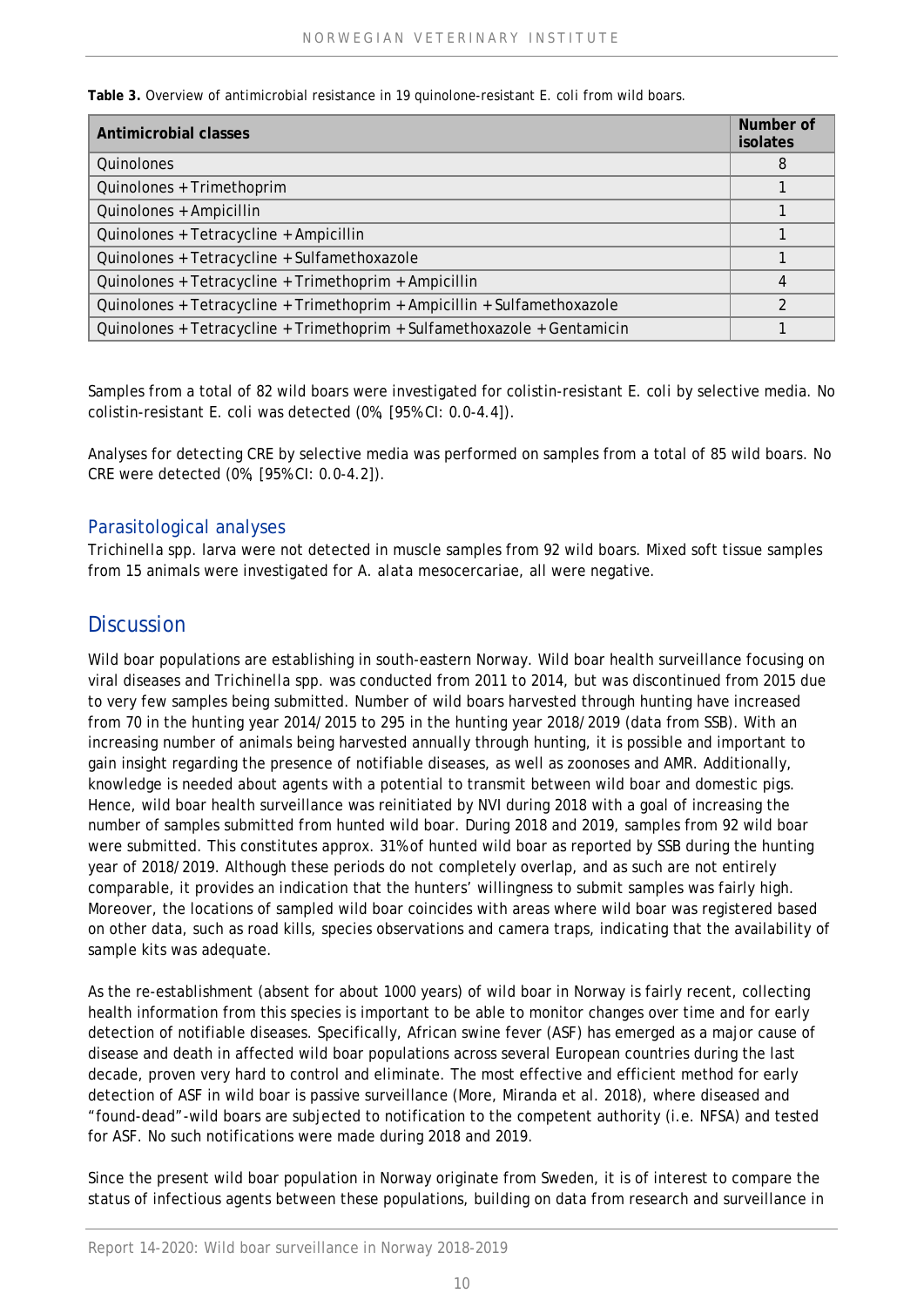Sweden. Although not entirely comparable, the results presented in the current report indicate a lower incidence of *Salmonella* spp., *Mycoplasma hyopneumoniae* and swine influenza virus than what has been recently reported from Sweden (Malmsten, Magnusson et al. 2018, Sanno, Rosendal et al. 2018). Nonetheless, the detection of *Salmonella* Typhimurium in faecal samples of wild boar hunted in Norway highlights the importance of maintaining strict hygiene during carcass and meat handling, as to prevent zoonotic infections.

With regard to AMR, the results indicate an overall low occurrence of AMR. However, multidrug resistant isolates (i.e. resistant to >3 antimicrobial classes) were identified, as well as isolates with an ESBL phenotype, showing that wild boar may contribute in dissemination of such AMR bacteria.

Maintaining a focus on notifiable agents and other pathogens, including AMR bacteria, in wild boar, is important to recognise their potential significance as a reservoir of transmission to domestic animals and humans, and facilitate early detection of emerging diseases. Furthermore, this may inform policy regarding risk-mitigation measures, such as population management and biosecurity.

## References

- Agersø Y, Aarestrup FM, Pedersen K, Seyfarth AM, Struve T, Hasman H. Prevalence of extended-spectrum cephalosporinase (ESC)-producing *Escherichia coli* in Danish slaughter pigs and retail meat identified by selective enrichment and association with cephalosporin usage. *J Antimicrob Chemother.* 2012 Mar;67(3):582-8.
- Pérez-Pérez FJ, Hanson ND. Detection of plasmid-mediated AmpC beta-lactamase genes in clinical isolates by using multiplex PCR. *J Clin Microbiol.* 2002 Jun; 40(6): 2153-62.
- Peter-Getzlaff S, Polsfuss S, Poledica M, Hombach M, Giger J, Böttger EC, Zbinden R, Bloemberg GV. Detection of AmpC beta-lactamase in *Escherichia coli*: comparison of three phenotypic confirmation assays and genetic analysis*. J Clin Microbiol.* 2011 Aug;49(8):2924-32.
- Tracz DM, Boyd DA, Hizon R, Bryce E, McGeer A. Ofner-Agostini M. Simor AE. Paton S. Mulvey MR. Canadian Nosocomial Infection Surveillance Program. ampC gene expression in promoter mutants of cefoxitin-resistant *Escherichia coli* clinical isolates. *FEMS Microbiol Lett.* 2007 May;270(2):265-71.
- Tunsjø HS, Follin-Arbelet B, Clausen NM, Ness Y, Leegaard TM, Bemanian V. A rapid, high-throughput screening method for carriage of methicillin-resistant *Staphylococcus aureus*. *APMIS.* 2013 Sep;121(9):865-70.
- Stegger M, Andersen PS, Kearns A, Pichon B, Holmes MA, Edwards G, Laurent F, Teale C, Skov R, Larsen AR. Rapid detection, differentiation and typing of methicillin-resistant *Staphylococcus aureus* harbouring either *mecA* or the new mecA homologue *mecALGA251*. *CMI.* 2011 18, 395-400.
- Malmsten, A., U. Magnusson, F. Ruiz-Fons, D. González-Barrio and A.-M. Dalin (2018). "A SEROLOGIC SURVEY OF PATHOGENS IN WILD BOAR (SUS SCROFA) IN SWEDEN." Journal of Wildlife Diseases **54**(2): 229-237.
- More, S., M. A. Miranda, D. Bicout, A. Bøtner, A. Butterworth, P. Calistri, S. Edwards, B. Garin-Bastuji, M. Good, V. Michel, M. Raj, S. S. Nielsen, L. Sihvonen, H. Spoolder, J. A. Stegeman, A. Velarde, P. Willeberg, C. Winckler, K. Depner, V. Guberti, M. Masiulis, E. Olsevskis, P. Satran, M. Spiridon, H.-H. Thulke, A. Vilrop, G. Wozniakowski, A. Bau, A. Broglia, J. Cortiñas Abrahantes, S. Dhollander, A. Gogin, I. Muñoz Gajardo, F. Verdonck, L. Amato and C. Gortázar Schmidt (2018). "African swine fever in wild boar." EFSA Journal **16**(7): e05344.
- Sanno, A., T. Rosendal, A. Aspan, A. Backhans and M. Jacobson (2018). "Distribution of enteropathogenic Yersinia spp. and Salmonella spp. in the Swedish wild boar population, and assessment of risk factors that may affect their prevalence." Acta Vet Scand **60**(1): 40.
- Riehn, K., Hamedy, A., Grosse, K., Zeitler, L., Lücker, E. (2010). "A novel detection method for *Alaria Alata* mesocercariae in meat." Parasitol Res Jun;107(1):213-20.